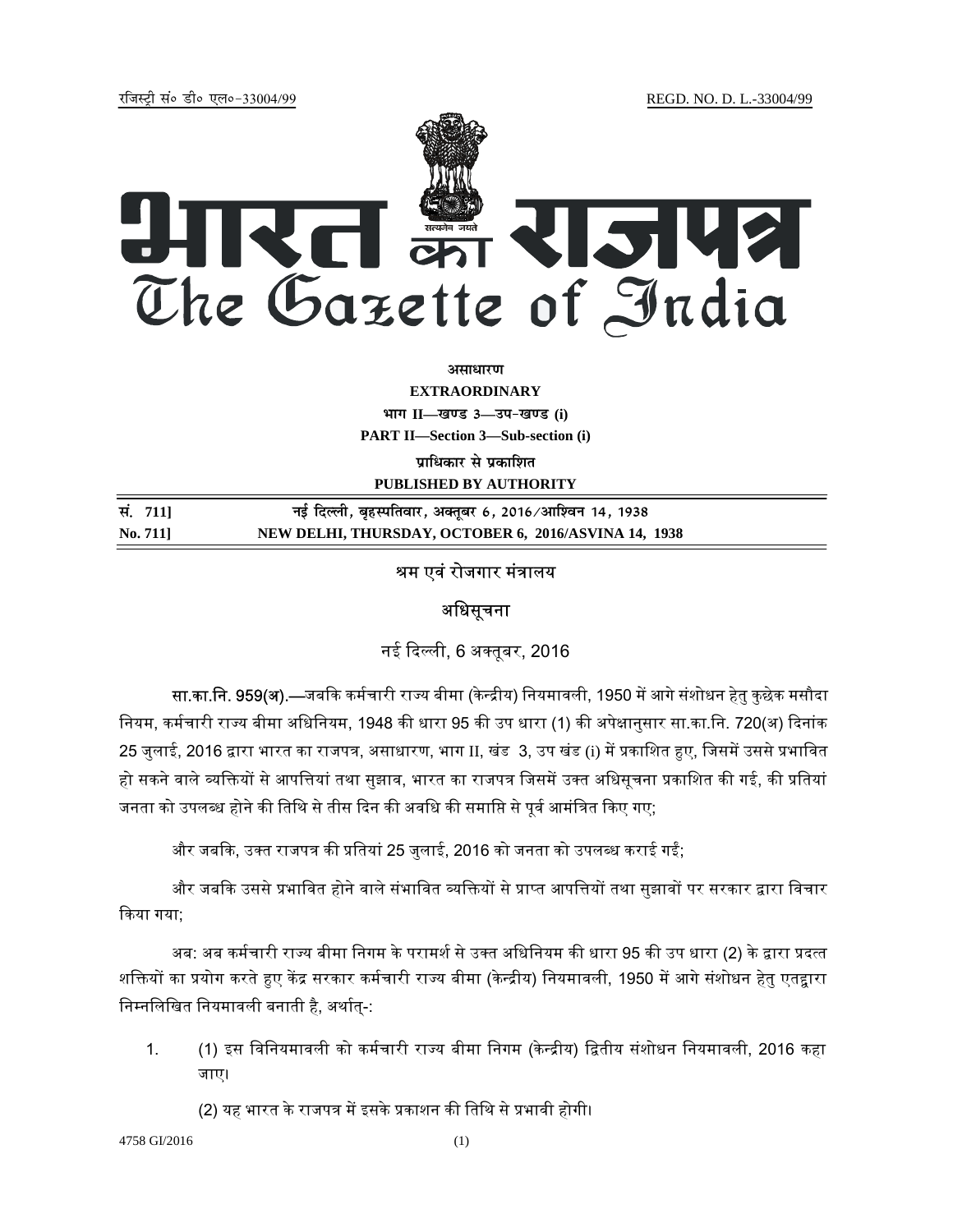- 2. कर्मचारी राज्य बीमा (केन्द्रीय) नियमावली, 1950 में:
	- (क) नियम "51-(क)" को नियम "51क" के रूप में पुन: अंकित किया जाएगा;
	- (ख) इस प्रकार पुन: अंकित नियम 51क के उप नियम (2) के बाद निम्नलिखित नया नियम जोड़ा जाएगा, अर्थात-:

"51ख. उन क्षेत्रों में, जहां अधिनियम पहली बार कार्यान्वित किया गया है, कार्यान्वयन की ऐसी तारीख से आरंभ के चौबीस माह हेतु नियोक्ता और कर्मचारी अंशदान की दरें निम्नानुसार होंगी-:

- (क) नियोक्ता का अंशदान─कर्मचारी को देय मजदूरी के तीन प्रतिशत के बराबर राशि (अगले उच्चतर रुपये में पुर्णांकित); तथा
- (ख) कर्मचारी का अंशदान─कर्मचारी को देय मजदूरी के एक प्रतिशत के बराबर राशि (अगले उच्चतर रुपये में पूर्णाकित)

परंतु अधिनियम की अधिसूचना के प्रकाशन की तिथि से चौबीस माह पुरे होने पर, नियम 51 में यथाप्रदत्त अंशदान की दर लाग होगी।"

[फा. सं. एस-38012/01/2016-एस.एस.-I]

राजीव आरोड़ा, संयुक्त सचिव

**टिप्पणी :** मूल नियमावली अधिसूचना संख्या एस.आर.ओ. 212, दिनांक 22 जून, 1950 द्वारा भारत का राजपत्र में प्रकाशित की गई थी तथा अधिसूचना संख्या जी.एस.आर. 598(अ), दिनांक 14 जून, 2016 द्वारा अंतिम बार संशोधित की गई थी ।

## **MINISTRY OF LABOUR AND EMPLOYMENT**

## **NOTIFICATION**

New Delhi, the 6th October, 2016

**G.S.R. 959(E).—**Whereas certain draft rules further to amend the Employees' State Insurance (Central) Rules, 1950 were published, as required by sub-section (1) of section 95 of the Employees' State Insurance Act, 1948 (34 of 1948), in the Gazette of India, Extraordinary, Part-II, section 3, sub-section (i) vide number G.S.R. 720(E), dated 25<sup>th</sup> July, 2016 inviting objections and suggestions from all persons likely to be affected thereby before the expiry of a period of thirty days from the date on which the copies of the Official Gazette in which the said notification was published, were made available to the public;

And whereas, the copies of the said Official Gazette were made available to the public on the 25<sup>th</sup> July, 2016;

And whereas, objections and suggestions received from persons likely to be affected thereby, have been considered by the Central Government;

Now, therefore, in exercise of the powers conferred by sub-section (2) of section 95 of the said Act, the Central Government, after consultation with the Employees' State Insurance Corporation, hereby makes the following rules further to amend the Employees' State Insurance (Central) Rules, 1950, namely:-

- 1. (1) These rules may be called the Employees' State Insurance (Central) Second Amendment Rules, 2016.
	- They shall come into force from the date of their publication in the Official Gazette.
- 2. In the Employees' State Insurance (Central) Rules, 1950,-
	- (a) rule "51- $(A)$ " shall be renumbered as rule "51 $A$ ";